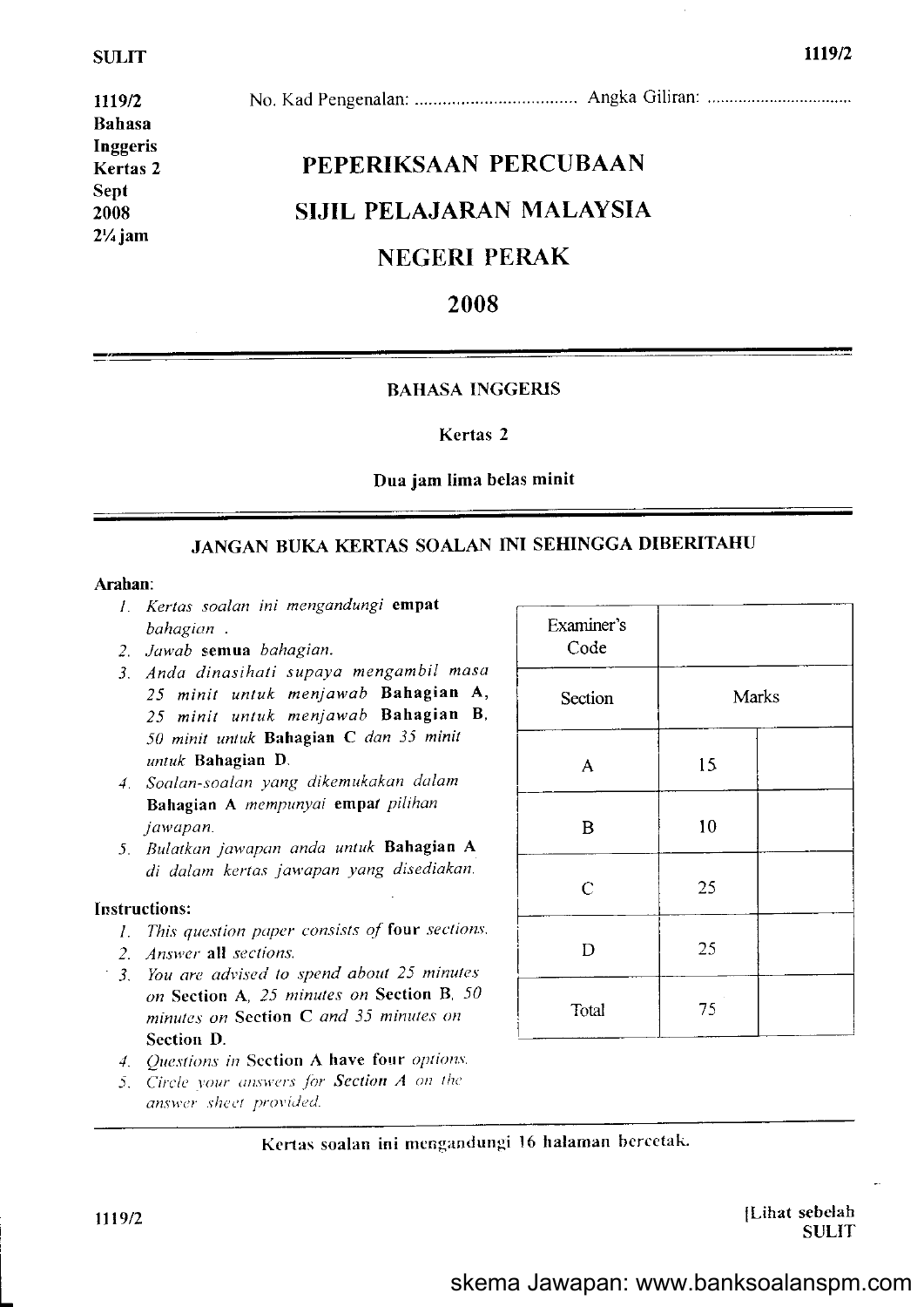### **Section A**

 $[15$  marks]

# Ouestions  $1 - 8$

For each of the questions, read the question first and then study the information to find the best answer. Then circle the answer  $A$ ,  $B$ ,  $C$  or  $D$  on the answer sheet provided.



- Based on the advertisement above who is eligible for the car loan?  $\mathbf{1}$ 
	- A Teachers
	- **B** Car dealers
	- C Businessmen
	- D Bank Officers

# **EATING RIGHT IS AS IMPORTANT AS EXERCISING**

Compared to ordinary wholemeal bread, Breakthru Formula MultiWholegrain Fibremeal has...



 $\overline{2}$ 

- From the advertisement above, the MultiWholegrain Fibremeal is extraordinary because it
	- A has no sugar and protein
	- B has no fat and added sugar
	- C is high in dietary fibre and carbohydrates
	- D contains less carbohydrates and more protein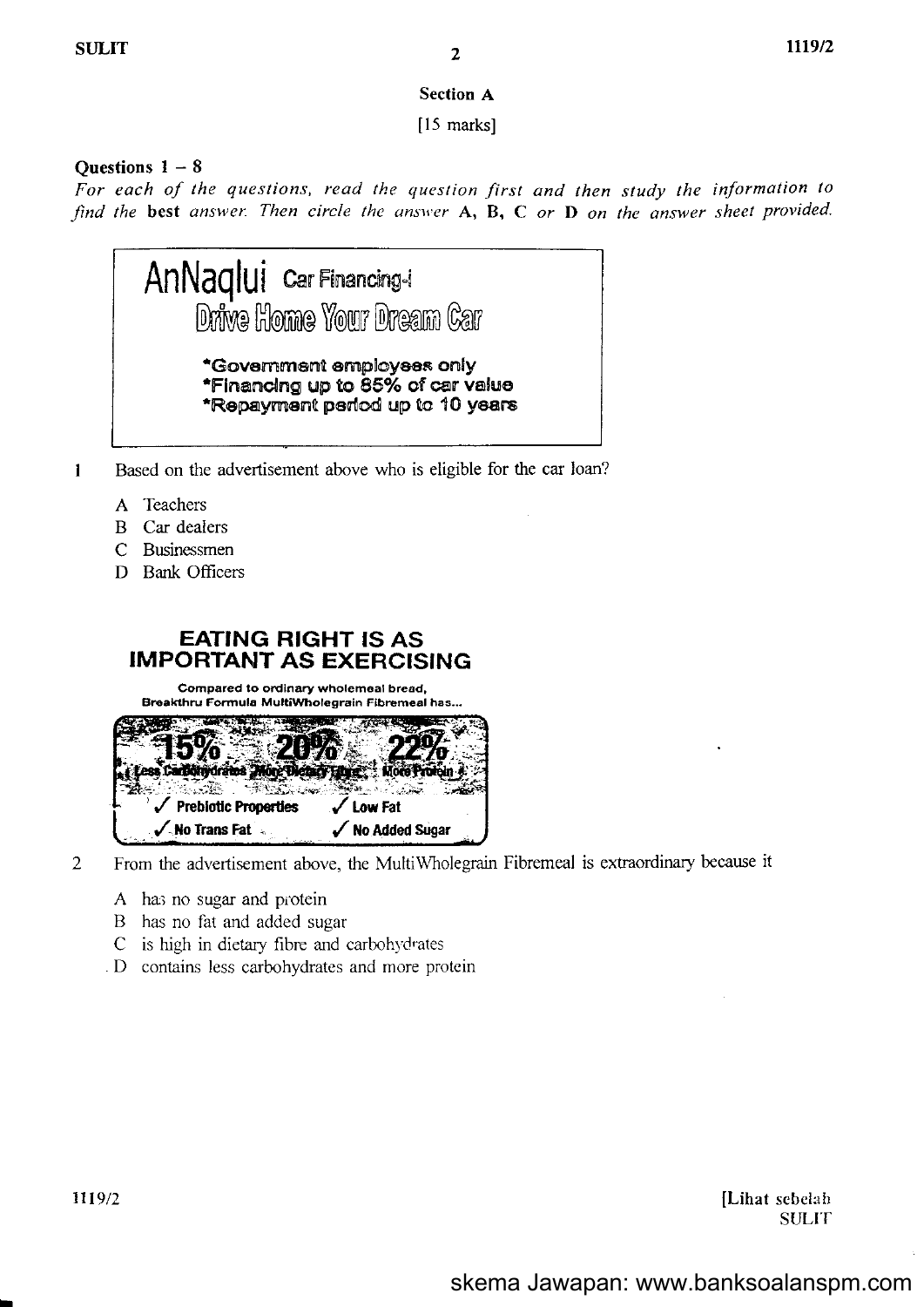

- Do not switch  $\gg$  sour hazard lights while driving as it may confuse other severs. Hazard lights are to be used if your vehicle is stationary
- According to the tips arriving, when driving in the rain we have to 3
	- A slow down our versively when the rain stops
	- B drive at a safe  $\frac{3}{2}$  as a safe difference away from the vehicle in front
	- switch off the heading intimum we reach our destination  $C_{-}$
	- D switch on the Example lights so that other drivers can see our vehicles



- Which of the followings struction will need us to call "Talian nUUr"?  $\overline{4}$ 
	- A Uncollected TIPPS
	- Clogged drams B
	- $\mathcal{C}$ Open burner
	- D Child abuse

# Men CSe weight faster than women

A 16-month  $F_{++}$ more energy  $\approx$   $\approx$   $\approx$ 

exciting at exercising for weight loss, with men and women completing  $27$   $22$  amount of exercise, showed that men, on average, lost 5.2kg while women of the sympathetic state of the searchers, it may be due to an evolutionary effect. "Nature set is protective of women's role as child bearer and wants women to maintain  $x = -\sqrt{3}$  fat for nourishing healthy babies. Hence, women are much

[Adopted from NST, April 6 2008]

on above, men lose weight faster than women because  $\zeta$ Based on the man

- see a chough fat to nourish healthy babies A Women  $\pi =$
- B Women The Break they are child bearers
- C Men  $z = \sqrt{c}$  of women who are energy-efficient
- 
- 

[Lihat sebelat] SULI1

# skema Jawapan: www.banksoalanspin.com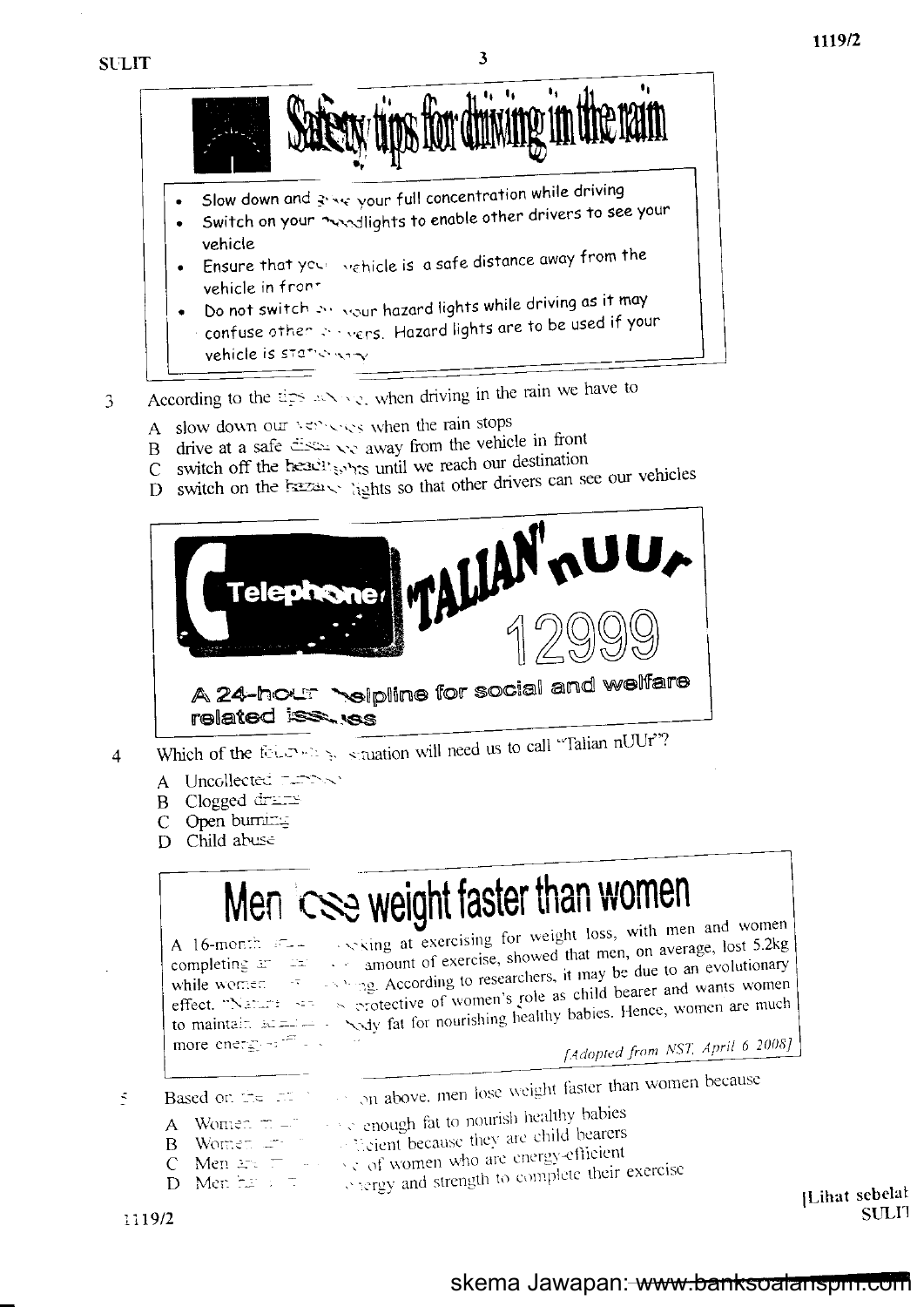

 $\boldsymbol{\varDelta}$ 

- The cartoon strip above suggests that John 6
	- A does not like animals.
	- $\mathbf{B}$ finds the house too noisy.
	- C wants to watch the night sky.
	- D is not allowed to enter the house.

Priya: "Rules are effective on some children. I think we should have detention classes because some boys in my primary school had their names written down so many times but they didn't care and they repeated mistakes."

[Adapted from NIE, Wed. 26 March 08]

- $\overline{7}$ The extract above shows that some primary school boys
	- A follow school rules.
	- $\mathbf{B}$ continue to be naughty.
	- are afraid of their teachers.  $\mathcal{C}$
	- D like to write down their names.



#### Teenagers' Favourite Television Programme

- 8 We can conclude from the pie chart above that teenagers
	- A love cartoons.
	- B like watching the news.
	- prefer sports to movies.  $C$
	- D enjoy documentary programmes.

1119/2

[Lihat sebelah] **SULIT**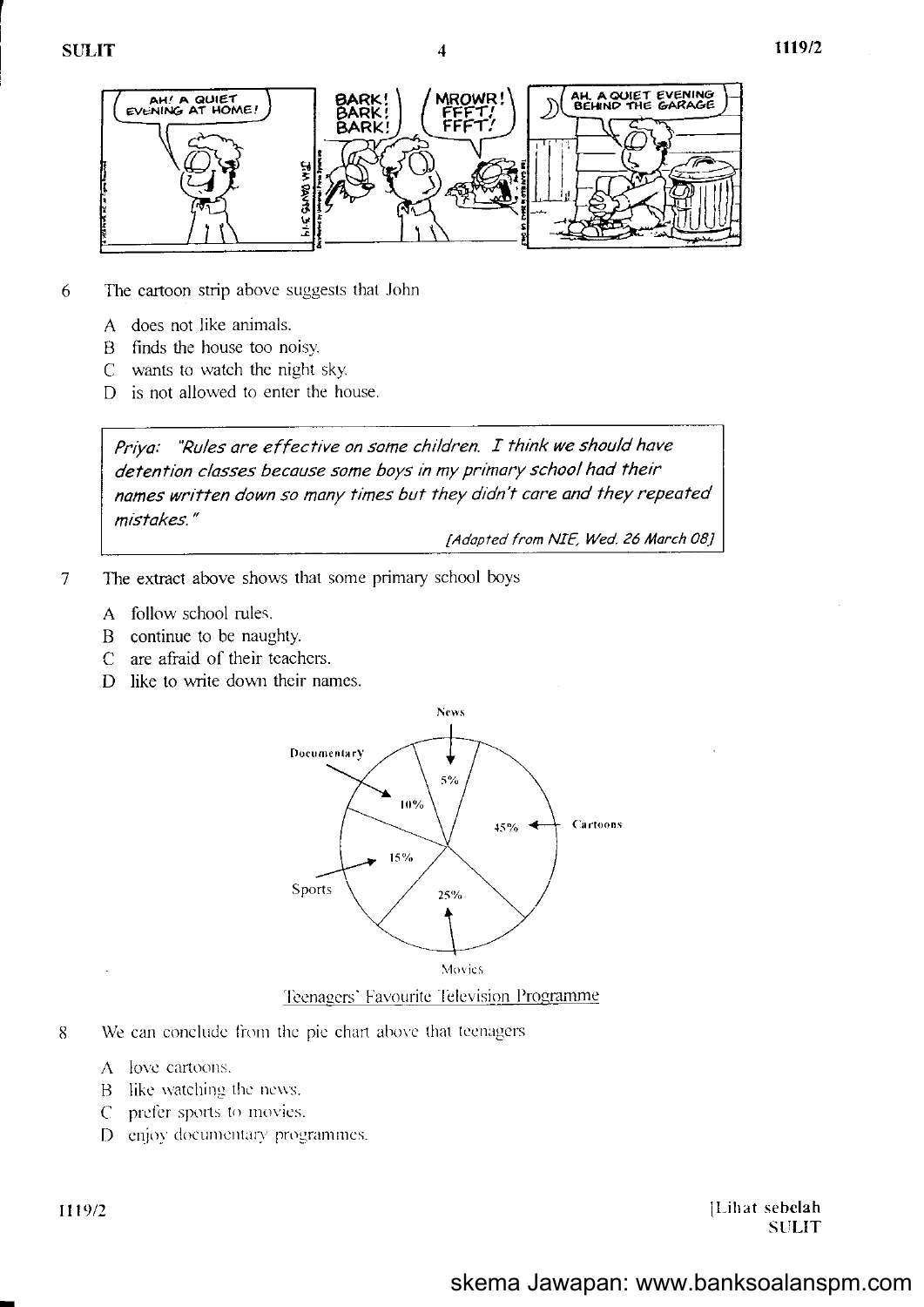#### Ouestions  $9 - 15$

Read the following passage and choose the best answer. Then circle the answer  $A, B, C$  or  $D$ on the answer sheet provided.

One of the most complex and rich ecosystems in the world is in Malavsia. Malaysia's ecosystem, especially the forests. 9 unique. This is because there are different types of forests 10 on different levels of our land. One of them is the Mangrove Forest.

Mangrove Forests exist 11 the land meets the sea. Malaysia has many areas of Mangrove Forests. Among them are the Matang Forest Reserve in Perak, the Kuala Selangor Nature Park in Selangor, and the Merbok Forest Reserve in Kedah Mangrove Forests usually occur 12 the coast. They are dependent on both saltwater and river water. Unlike other types of trees, mangrove trees do not mind the  $13$  seawater. There are about 60 different species of mangrove trees and they  $14$  differently in different coastal environment.

Mangrove ecosystems are highly productive.  $15$  are the life support systems for fisheries, forestry, medicine, food and other products. Without mangrove trees, we would have no crabs, oysters, charcoal, and other mangrove products.

C around

D behind

[Adapted from Quest, July 2007]

They

That

Their

D There

 $\overline{A}$ 

 $\overline{B}$ 

 $C_{-}$ 

15

- $\overline{9}$ 12 A along  $A$  is B beside
	- B are
	- C was
		- D were
- A salted  $10$ 13 A find
	- finds B salty B
		- $\mathcal{C}$ salts  $\mathcal{C}$ found
		- $D$  finding  $D$  salt
- $14$  $A$  live  $11$  $A$  when B adapt B what C breed C where D produce D which

[Lihat sebelah SULIT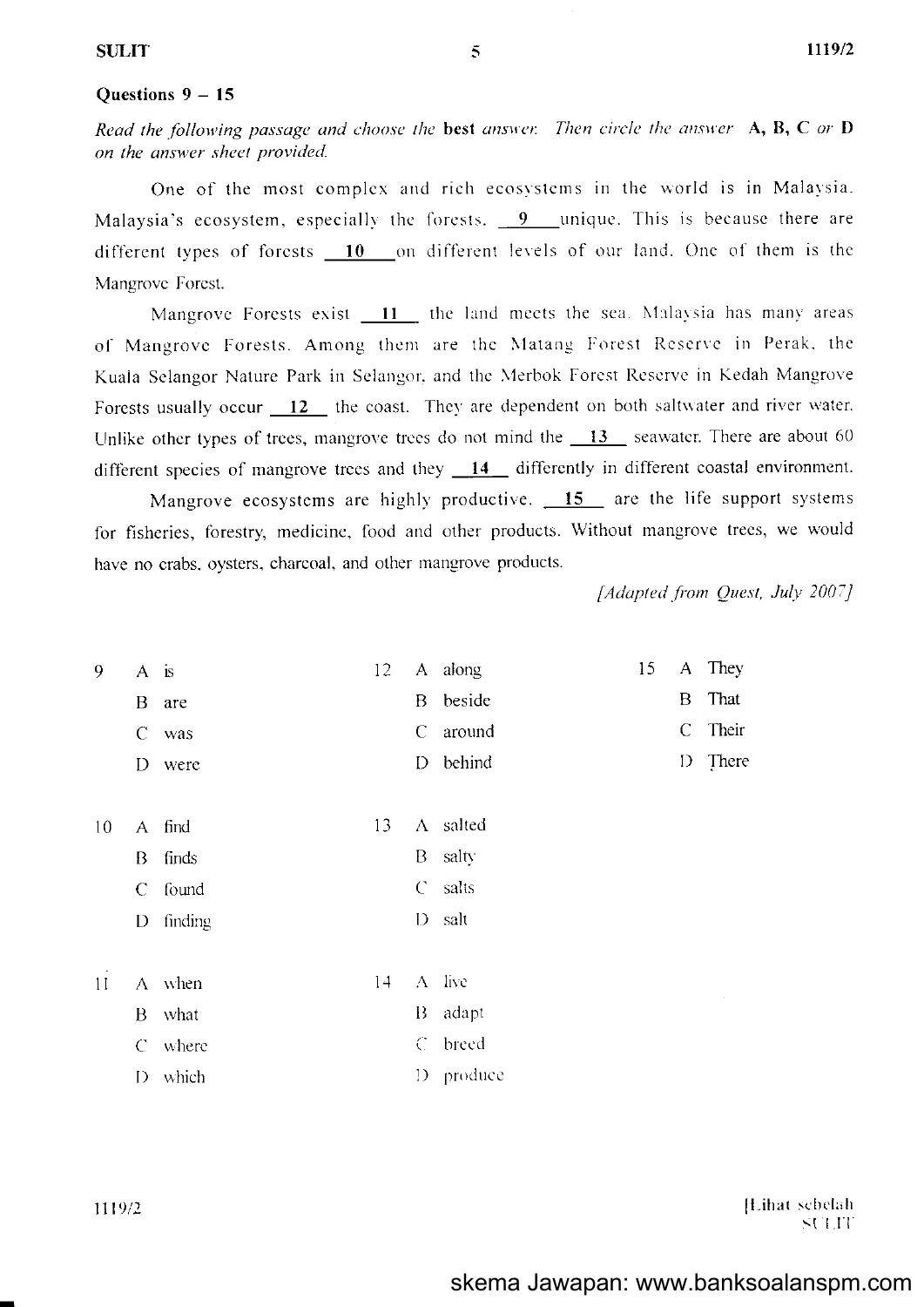I

#### Section B

[10 marks]

#### Ouestion  $16 - 25$

Read the information given in the brochure below and then answer the questions that follow.

# sUMPIT VALLEY

#### Rail Coffee Shop

This coffee shop has been operating at the Sumpit Railway Station since 1938. Coffee, half-boiled eggs and toasted bread have been the staple food of passengers who alighted and others who waited to board the trains. Home-made kaya is the speciality here. Toasted bun has also now been introduced into the menu. The shop is currently run by the thind generation of the Lim family that started the business.

#### Dragon Fruit Orchard

Red or white, succulent dragon fruits are a wonder. Farmers do not have to water them all the time. A walk around a dragon fruit orchard will show how well the plant thrives. They are simply delicious to eat as a dessert; rich in vitamins and minerals. Nowadays, the ffuits are relatively cheap too. And there is, of course. the delicious dragon fruit cake to savour.

#### Thunder Mountains

Two mountains are worthy of mention at this place. One is Gunung Lembing, the highest point in Sumpit Valley at 510 metres. It is one of the southernmost mountains in the Sempadan Range in Malaysia. The peak is an easy climb for those who like outdoor adventure. The other mountain is Gunung Selimut, where one can enjoy a swim at the waterfalls. Of course, there is a resort and a playground at the foot of the mountain as well.

#### Kexin Organic Park

This organic agriculture park is located along thc road to Ayer Puteh. The park has a vegetable plantation, farm market, flower nursery and even a function hall. It also provides recreational activities for the whole family such as walking and bicycle tours, jogging and simple jungle trekking. There is even a park café where snacks such as sandwiches, fried mee and *popiah* are sold. Admission into the park is free.

#### **Twilight Bridge**

This is indeed a beautiful antique bridge. The bridge, made entirely of wood, still stands as strong as when it was built 50 years ago. It connects the old town to the new town on the other side. There, one can find restaurants which serve the finest local cuisines. Tourists can walk along the Kumbang River for an educational tour and take photographs of the mesmerizing view.

ll,ih:rl sebcleh **SULIT**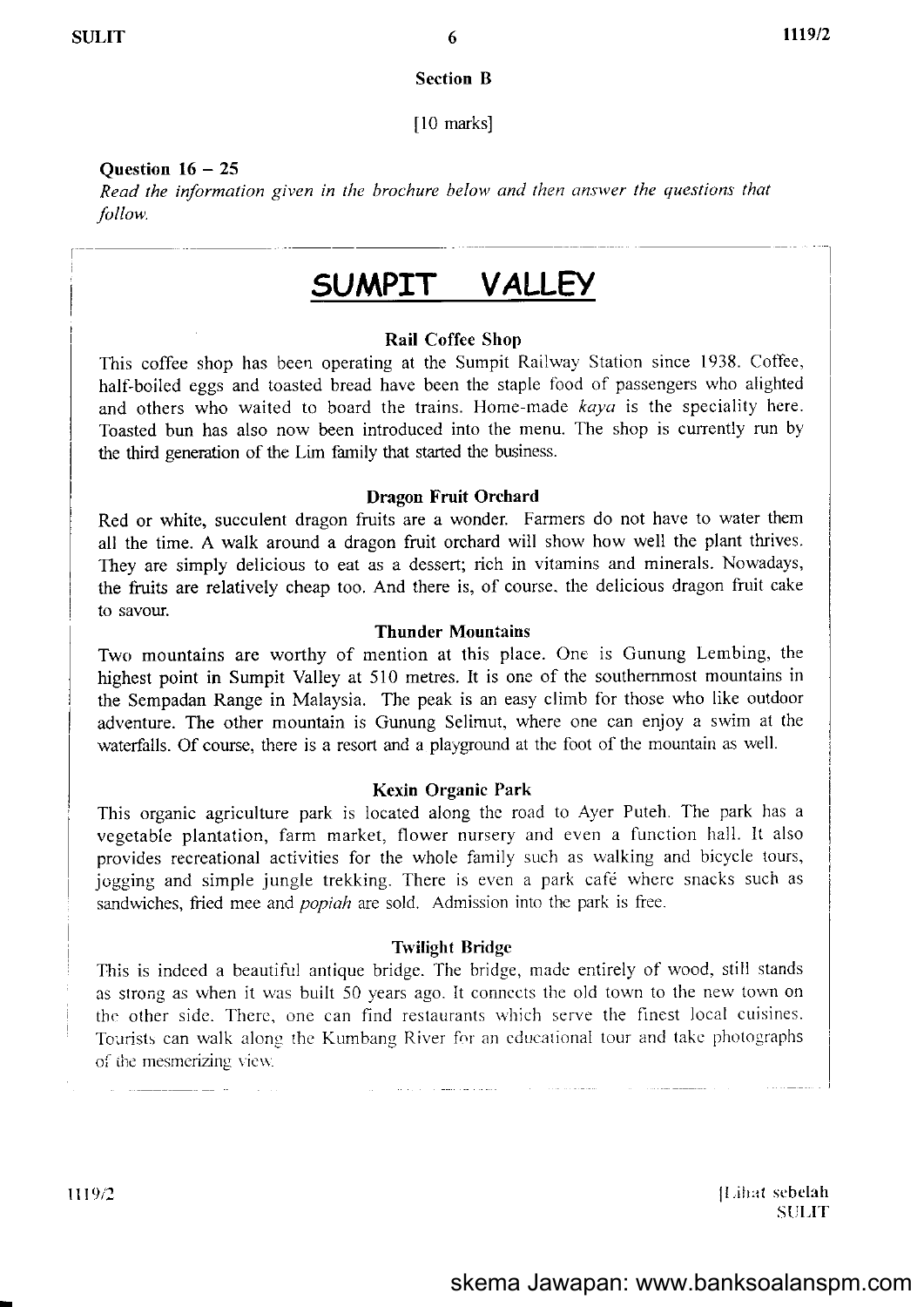# Questions  $16 - 20$

For each of lhe descriptions given below, name one place where these people would go in Sumpit Valley.

|    | <b>Description</b>                                                           | Place |
|----|------------------------------------------------------------------------------|-------|
| 16 | Encik Kamal enjoys cycling along jungle paths.                               |       |
| 17 | Puan Chong loves to eat this special fruit as well as<br>cakes made from it. |       |
| 18 | Mr Whiteman enjoys mountain climbing during his<br>free time.                |       |
| 19 | Encik Muthu likes to eat toasted bun and coffee for<br>breakfast.            |       |
| 20 | Miss Devi wants to take her students for a study trip.                       |       |

 $[5$  marks]

#### Questions  $21 - 25$

Complete the sentences below using the information given.

| 21. |                                                                          |           |
|-----|--------------------------------------------------------------------------|-----------|
|     |                                                                          |           |
| 22. |                                                                          |           |
|     |                                                                          |           |
| 23. |                                                                          |           |
|     |                                                                          |           |
| 24. | Karim and his family can enter Kexin Organic Park without paying because |           |
|     |                                                                          |           |
| 25. |                                                                          |           |
|     |                                                                          |           |
|     |                                                                          | [5 marks] |

ILihat sehelr l, SULIT.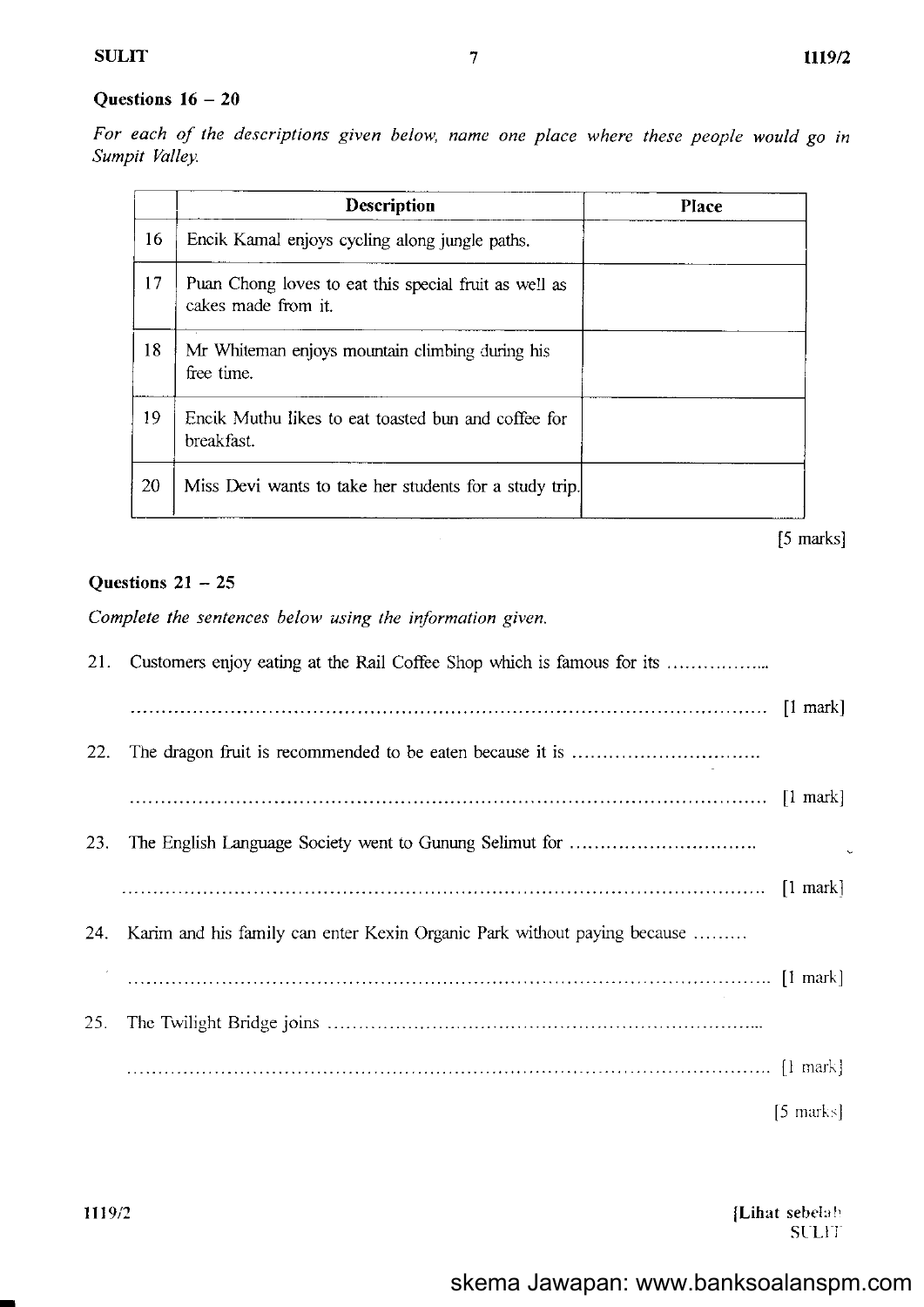# Section C

# [25 marks]

# **Questions 26 - 31** are based on the following passage.

- I One day, towards the end of my form four, a mistakc happcned. It made one dream come true for a student who did not deserve it. That student was me.
- 2 My class teacher, Miss Jing, asked me to come to her office. She had a very kind face and her voice sounded like music. She touched my arm and adjusted the collar of my shirt.  $\frac{5}{5}$
- 3 "You have been chosen," said Miss Jing, "to receive the principal's scholarship."
- 4 To me this sounded like a trip to dreamland. I could not say a word. The scholarship was a great honour for every school student. This was because only one student from each class was selected and you had to score in both 10 examinations of the year.
- <sup>5</sup>"What mark did I get?" I asked.
- <sup>6</sup>"94 over 100," replied Miss Jing. "The same result as Rahman."
- 7 My face went red. Everybody knew that Rahman was the top student in form four of our Secondary school. In fact, he was the top student in the 15 Penilaian Menengah Rendah examination. Unlike me, he was so smart, diligent and well-behaved, that he always got the scholarship. How could I ever rank with him? Something must have gone wrong during the marking process. My teachers had never realised how I struggled with my homework while Rahman always did it with ease. It was I who sometimes came late for  $20$ class while Rahman was forever cn time. I teased my classmates during break time while Rahman was often reading quietly in a corner. I got easily distracted during lessoris while Rahman was constantly focused. Perhaps Miss Jing had mistakcn me for Rahman.
- 8 "You can go now," Miss Jing patted my arm again. "I will send a letter to 25 inform your parents of your achievement."
- 9 From that moment on, I was airaid that Miss Jing would discover the truth about me and take back the scholarship. I began to try very hard to change my ways. I tried to come to class on time. I took care not to miss my homework. I worked harder on my assignments. I refrained from bullying my friends. As 30 the next school year came. I realised that I had slowiy transformed into a different person and had become what Miss Jing had believed I was. Before I knew it, I completed my form five and left school. A year later, I was accepted into a college to pursue a diploma course.
- 10 Three years after that, I received another scholarship that enabled me to take  $35$ up a Bachelor Degree in Business Studies. One day, my mother came and visited me. She told me that Miss Jing had died of cancer several months before. Shortly before she passed away, my mother visited her at the hospital. My mother asked Miss Jing if she still remembered me.
- 11 \* \*Of course, I do," Miss Jing said. "Back in those days, Rahman was the best  $\neq 40$ student. Your son had always wanted to compete with him but he never succeeded. Then, for the first time I gave him the same mark as Rahman. I wanted to give him the chance to succeed. It was a risk I took. I had to believe that he could improve if  $I$  gave him the opportunity."
- $12$  I was moved. I could not find the words to express my true feelings. I sat  $45$ alone for hours wondering how well my teacher still remembered this incident long after I had left school. Maybe Miss Jing never realised how much she had changed me. Without her, I would not be where I am today.

Adapted from :lt was a mistake by Bao Dat, Asian Short Stories Vol 4.

1119/2

I

[Lihat sebelah  $SULIT$ 

# skema Jawapan: www.banksoalanspm.com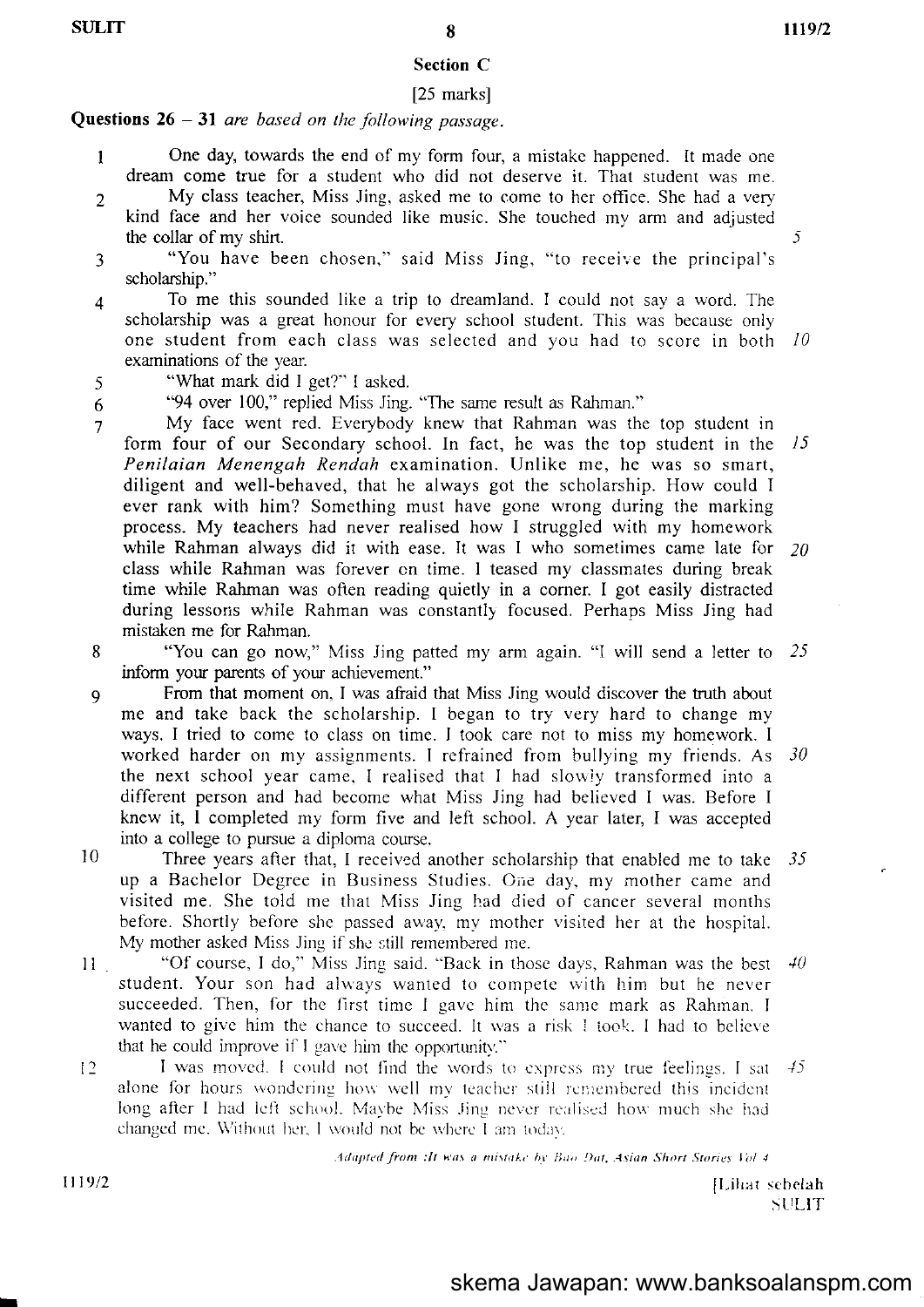Questions 26 -31

| From paragraph 1:<br>26.<br>(a) What made a dream come true for a student?                                                                        |                     |
|---------------------------------------------------------------------------------------------------------------------------------------------------|---------------------|
|                                                                                                                                                   |                     |
| From paragraph 3:<br>(b) Why was the student called to the teacher's room?                                                                        |                     |
|                                                                                                                                                   |                     |
| From paragraph 7:<br>27. (a) Who was Rahman?                                                                                                      |                     |
|                                                                                                                                                   |                     |
| (b) Give two reasons why the student thought that the teacher might have wrongly chosen him?                                                      |                     |
|                                                                                                                                                   |                     |
|                                                                                                                                                   |                     |
| From paragraph 9:<br>28. (a) What made the student change his behaviour?                                                                          |                     |
|                                                                                                                                                   | $\lceil 1$ mark     |
| (b) Which word has the same meaning as 'withheld'?                                                                                                |                     |
|                                                                                                                                                   | $\lceil 1$ mark     |
| From paragraph 11:<br>29.<br>In your opinion, why did the teacher give the writer the same mark as Rahman?                                        |                     |
|                                                                                                                                                   | $\lceil 1$ mark]    |
| From paragraph 12:<br>30.<br>In your own words, explain what the student meant by the sentence "Without her, I would not<br>be where I am today". |                     |
|                                                                                                                                                   | $[2 \text{ marks}]$ |

[Lihat sebelah]<br>SULIT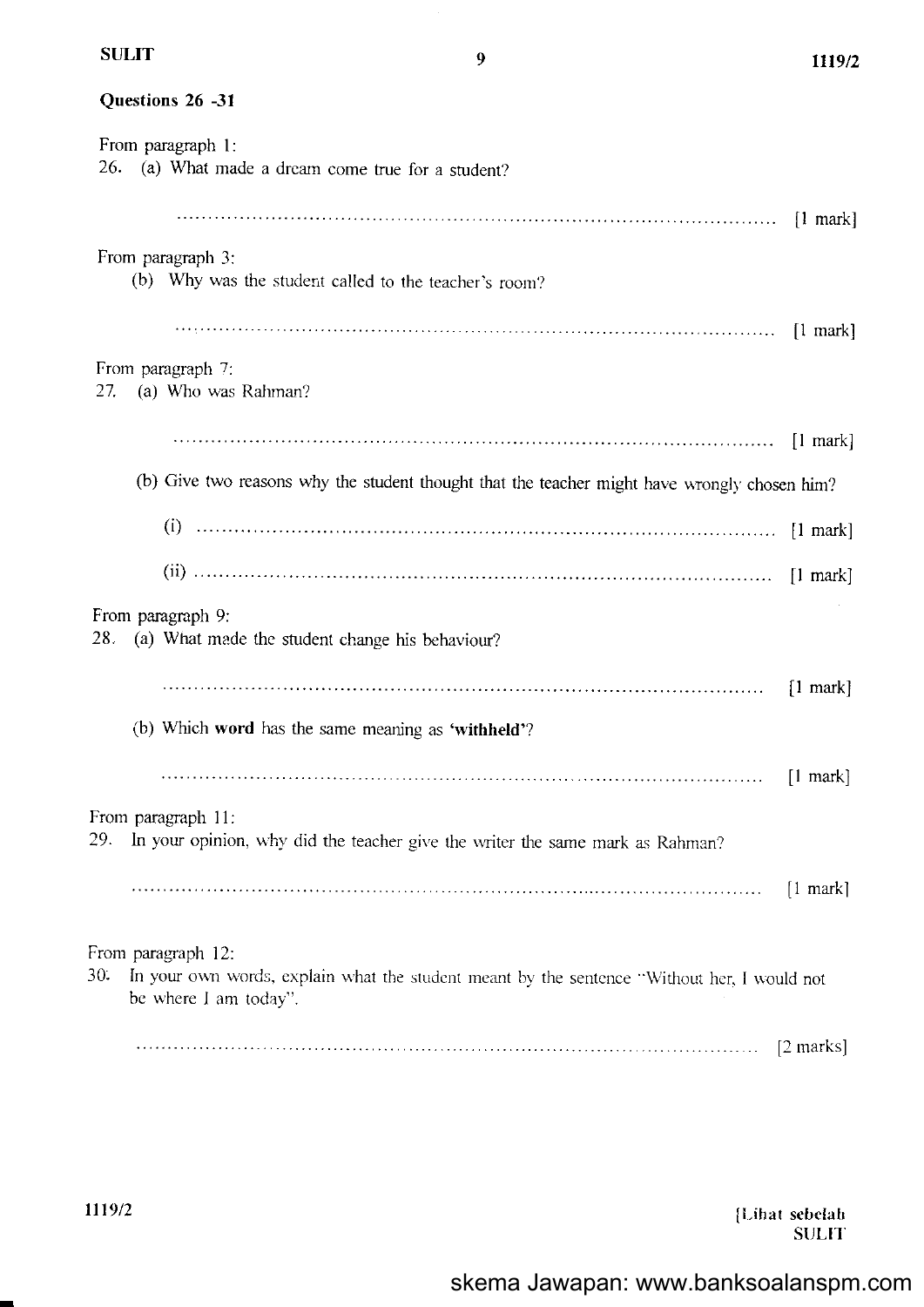[15 marks]

- 31. Based on the passage given, write a summary on:
	- o the narrator's reaction to his teacher's news.
	- the changes he submitted himself to.
	- his teacher's action.

Credit will be given for use of your own words but care must be taken not to change the original meaning.

Your summary must

- . be in continuous writing (not in note form)
- use material from lines 8 to 44
- not be longer than 130 words, including the 10 words given below

Begin your summary as follows:

When his teacher informed him that he had been chosen...

 $\bar{z}$ ILihat sebelah<br>SULIT st linkt seperately and the seperately state of the seperately separately separately separately separately separately separately separately separately separately separately separately separately separately separately separ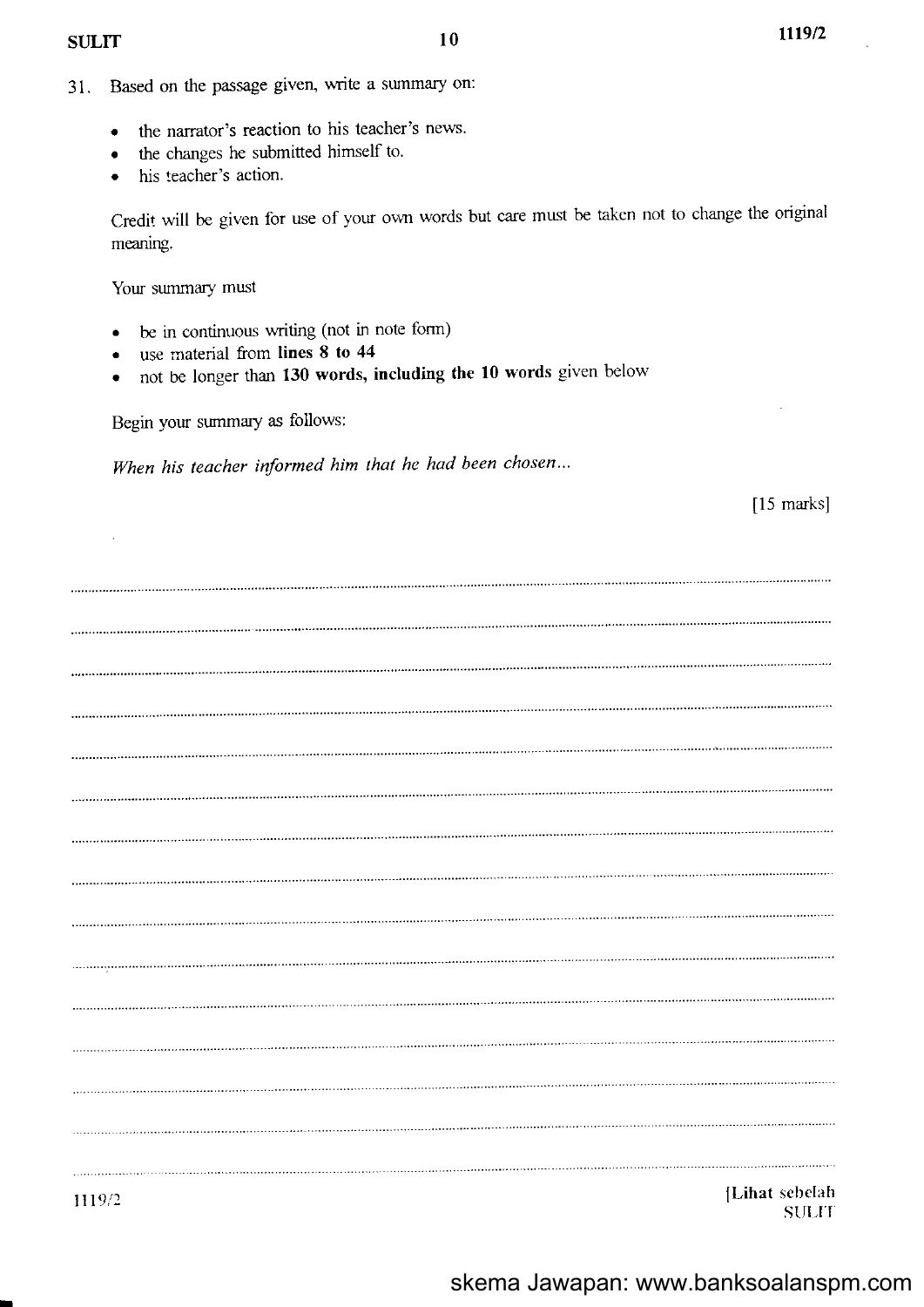#### **Section D**

 $[25 \ marks]$ 

#### Question 32

Read the poem below and answer the questions that follow.

#### **Monsoon History**

# iii

Drinking milo. Nyonya and baba sit at home. This was forty years ago. Sarong-wrapped they counted Silver paper for the dead. Portraits of grandfathers Hung always in the parlour. Reading Tennyson, at six p.m. in pajamas, Listening to down-pouring Rain: the air ticks With gnats, black spiders fly,

Moths sweep out of our rooms Where termites built Their hills of eggs and queens zoom In heat. We wash our feet For bed, watch mother uncoil Her snake hair, unbuckle The silver mesh around her waist, Waiting for father pacing The sand as fishers pull From the Straits after monsoon.

#### iv

The air is still, silent Like sleepers rocked in the pantun. Sheltered by Malacca This was forty years ago, When nyonya married baba.

#### **SHIRLEY GEOK-LIN LIM**

[Lihat sebelah] **SULIT**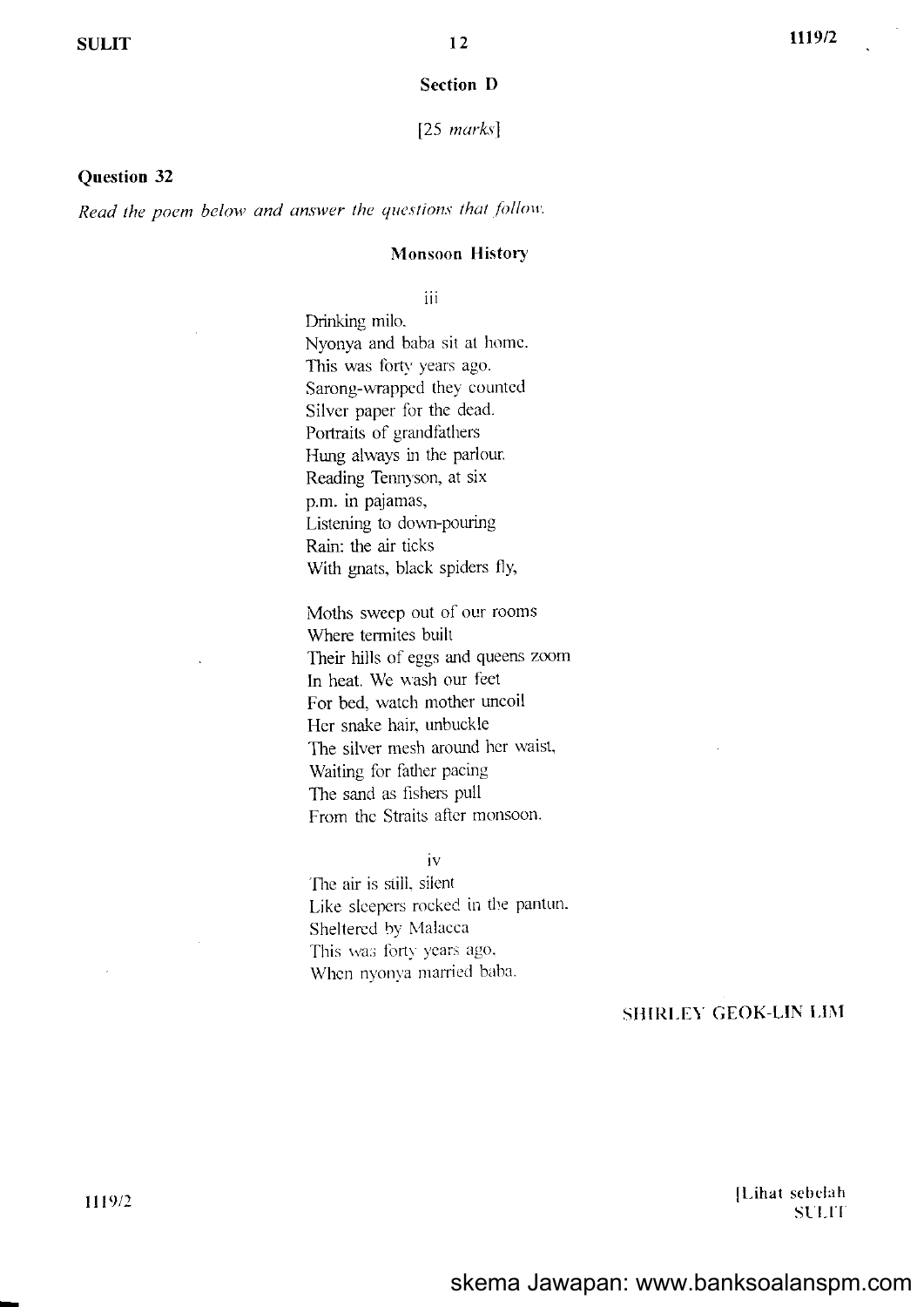| 90LI I |         | 15                                                                                                                                                                                                                                                                                                                                                                      | 1119/2                 |
|--------|---------|-------------------------------------------------------------------------------------------------------------------------------------------------------------------------------------------------------------------------------------------------------------------------------------------------------------------------------------------------------------------------|------------------------|
| 32     |         | (a) Who do the Nyonyas and Babas count silver paper for?                                                                                                                                                                                                                                                                                                                |                        |
|        |         | $(b)$ From stanza iii, who wash their feet before going to sleep?                                                                                                                                                                                                                                                                                                       | $[1$ mark]             |
|        |         |                                                                                                                                                                                                                                                                                                                                                                         | $\lceil$ mark          |
|        |         | $(c)$ What does the phrase 'uncoil her snake hair' from stanza iii mean?                                                                                                                                                                                                                                                                                                |                        |
|        |         |                                                                                                                                                                                                                                                                                                                                                                         | $[1$ mark]             |
|        |         | $(d)$ In your opinion, how are the Nyonyas and Babas influenced by the Malay culture?                                                                                                                                                                                                                                                                                   |                        |
|        |         |                                                                                                                                                                                                                                                                                                                                                                         | $[2 \text{ marks}]$    |
|        | follow. | Read the extract from the short story The Necklace below and answer the questions that                                                                                                                                                                                                                                                                                  |                        |
|        |         | wished to waltz with her. She was remarked by the minister himself.<br>She danced with rapture, with passion, intoxicated by pleasure, forgetting all in the<br>triumph of her beauty, in the glory of her success, in a sort of cloud of happiness composed<br>of all this homage and admiration and of that sense of triumph which is so sweet to a<br>woman's heart. |                        |
|        |         | (a) Where was Madame Loisel?                                                                                                                                                                                                                                                                                                                                            |                        |
|        |         |                                                                                                                                                                                                                                                                                                                                                                         | $\lceil$ mark          |
|        |         | (b) Why was Madame Loisel a great success?                                                                                                                                                                                                                                                                                                                              |                        |
|        |         | (c) What does the phrase 'forgetting all' in the story refer to?                                                                                                                                                                                                                                                                                                        | $\lceil$ mark]         |
|        |         |                                                                                                                                                                                                                                                                                                                                                                         | $\lceil$ mark $\rceil$ |
|        |         | (d) Would you be happy if you were Madame Loisel that night?                                                                                                                                                                                                                                                                                                            |                        |
|        |         | Give a reason for your answer.                                                                                                                                                                                                                                                                                                                                          |                        |
|        |         |                                                                                                                                                                                                                                                                                                                                                                         |                        |

. . . .  $[2 \text{ marks}]$ 

[Lihat sebelah]<br>SULIT

1119/2